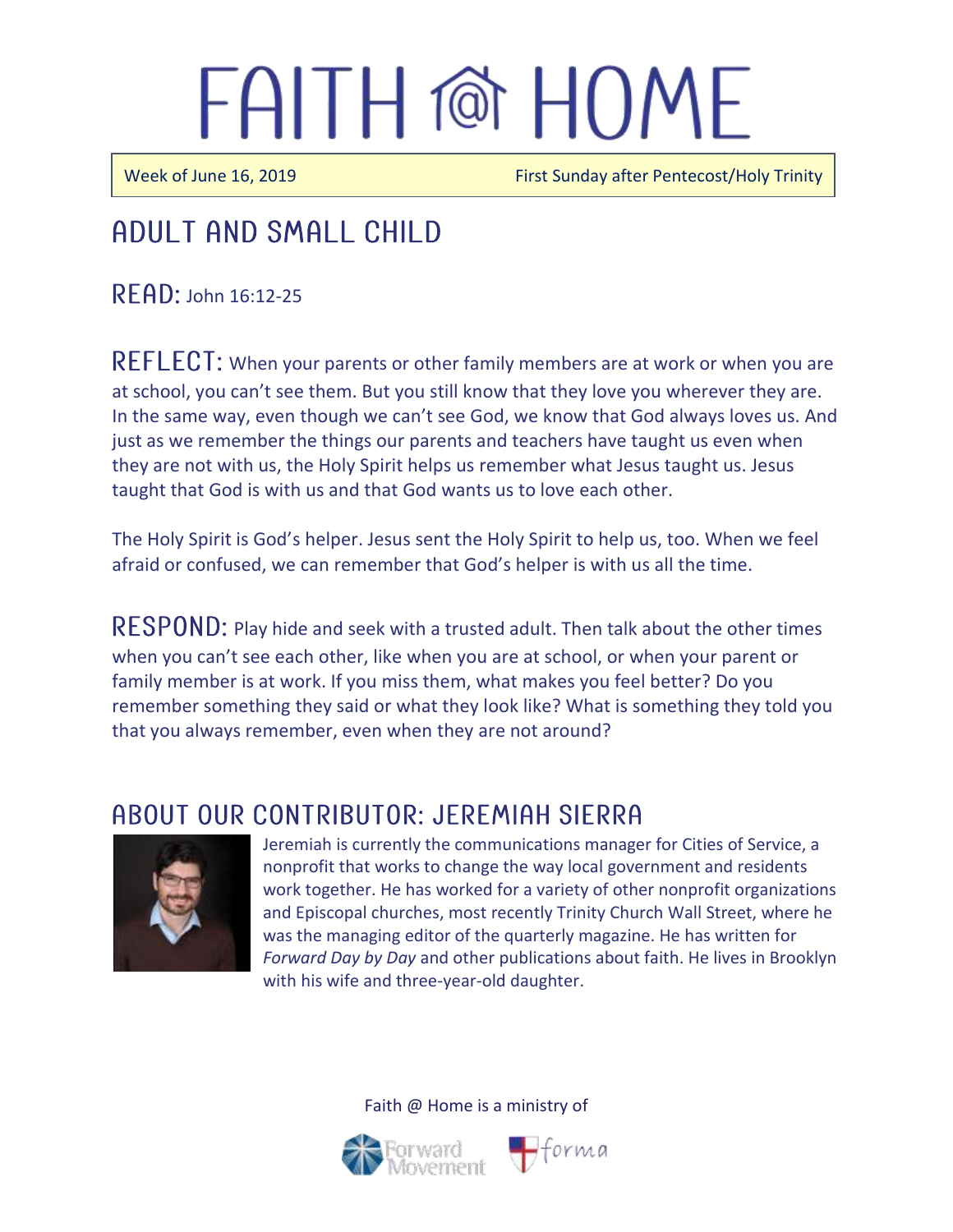$\overline{\phantom{a}}$ 

 $\overline{a}$ 

Week of June 16, 2019 **First Sunday after Pentecost/Holy Trinity** 

### Adult and elementary

 $READ:$  John 16:12-13a

 $REFLECT$ : Today is Trinity Sunday, a day that we think about God in three persons. What we mean by that is the idea of God the Father, God the Son, and God the Holy Spirit. This can be a really hard concept to understand—and lots of adults struggle with it too. One way to think about the Trinity is to consider your own life and the different roles you have: you are a son or daughter, a student, and a friend. You may be an athlete or writer or Lego builder. You have lots of different aspects to you—but you are still you. The Trinity is like that, too. While the ways that God is present and understood by us are different in the roles of God the Father, God the Son, and God the Holy Spirit, God is still God.

RESPOND: Have you ever thought about your parent, grandparent, or another important adult in your life in a different context? Talk to your mom or another adult about what it's like to be a daughter, sister, or a friend. Ask your dad or another adult about whether his actions and behaviors are different when he is primarily in dad mode versus friend mode. Does this help you think about the Trinity in a new way?

#### ABOUT OUR CONTRIBUTOR: RICHELLE THOMPSON



Richelle Thompson lives in the beautiful bluegrass of Kentucky, near Cincinnati, with her husband, their two children, a horse, a cat, and two dogs. She serves as the deputy director and managing editor of Forward Movement, a ministry of the Episcopal Church and publisher of the daily devotional, *Forward Day by Day*.

Faith @ Home is a ministry of



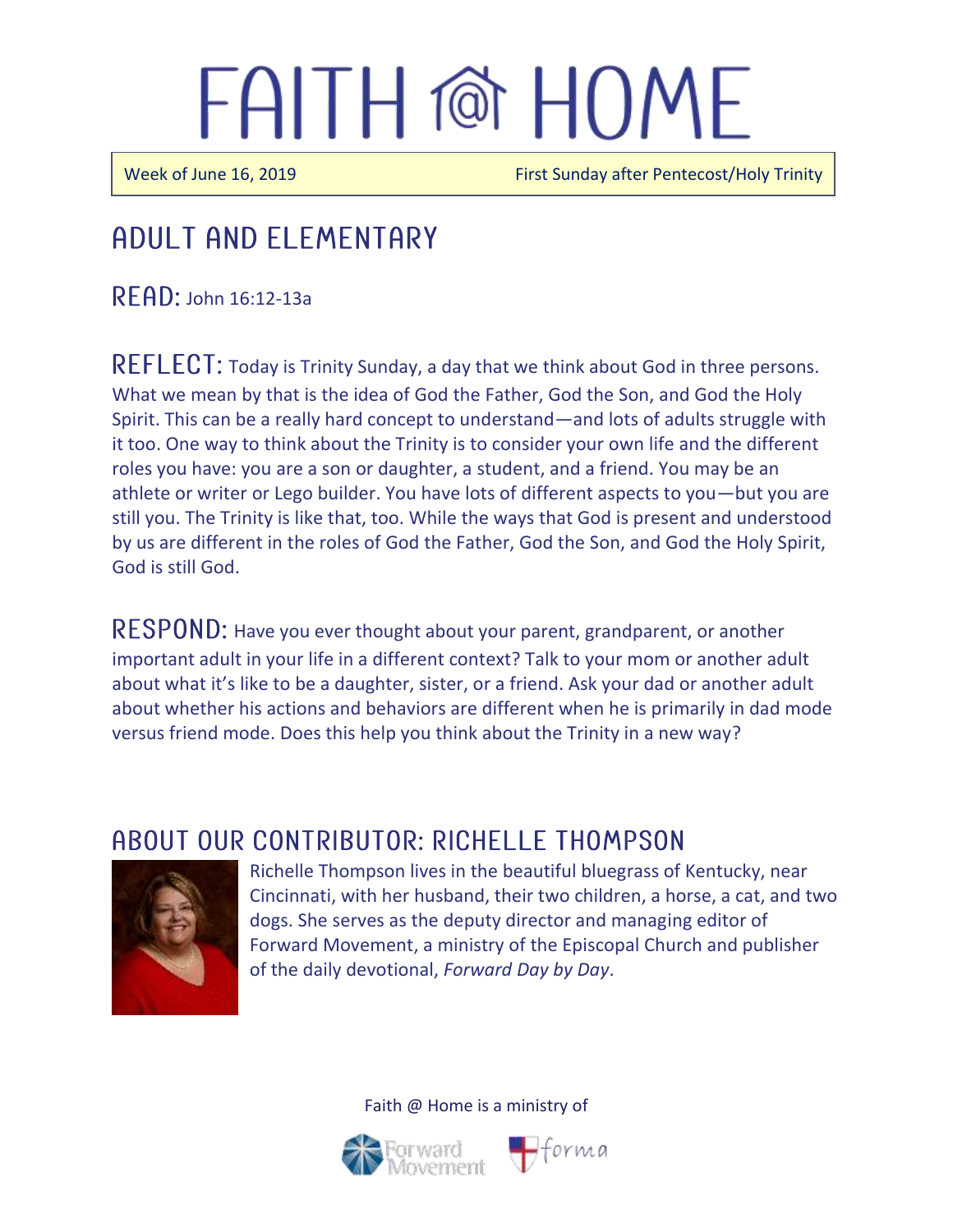Week of June 16, 2019 **First Sunday after Pentecost/Holy Trinity** 

### Adult and youth

**READ: Proverbs 8:1-4, 22-31** 

REFLECT: Growing up, my grandmother would constantly tell me when I would go over to her house that I should "sit down and listen" because she had some wisdom to offer me. Sometimes what she would say would seem so small, but later would be quite profound. Her life experience, her faith stories, and her love for our world, for us, and for God was rich. Though her journey was far from easy as a Black woman who has lived through much oppression, her stories and her resilience brought new perspective, brought hope, and brought guidance to how I may order my steps going forward. Journeying through life, there have been many mentors, guides, and experiences that have been shared with me as wisdom, something that rests below our consciousness and fills our hearts to live a faithful and fruitful life. In Proverbs, we hear about the beauty of Wisdom. She brings a new lens to look out into the world with and keeps us blessed by her presence. This Divine wisdom inspires and ignites our own wisdom that we tend to offer others. That help us to only change ourselves, but in doing so, also change the world for the better.

RESPOND: There are many saints who live among us who offer us mighty words of wisdom. Who are those saints? How have they impacted your life today? How has their impact on you help bring an even more clear glimpse of heaven here on this earth?

#### ABOUT OUR CONTRIBUTOR: CHRISTOPHER DECATUR



Christopher is a seminarian at Virginia Theological Seminary and a postulant in The Diocese of Ohio for holy orders. Prior to seminary, Chris served at Trinity Cathedral in Cleveland, OH as the Associate Minister for Children, Youth, Family, Young Adult and Campus Ministries. Chris also has served as "The Chair of The Subcommittee for Racial Reconciliation and Justice for The Standing Commission on Liturgy and Music." Chris comes from an undergraduate degree in Comparative Religion from Cleveland State University and years of studies and practicing of Early Childhood Education at both CSU and as a student at

The Catholic University of America. Chris is currently serving as The Outreach Coordinator for The Center for The Ministry of Teaching at Virginia Theological Seminary and a Catechist for Baptized for Life: An Episcopal Discipleship Initiative.

Faith @ Home is a ministry of